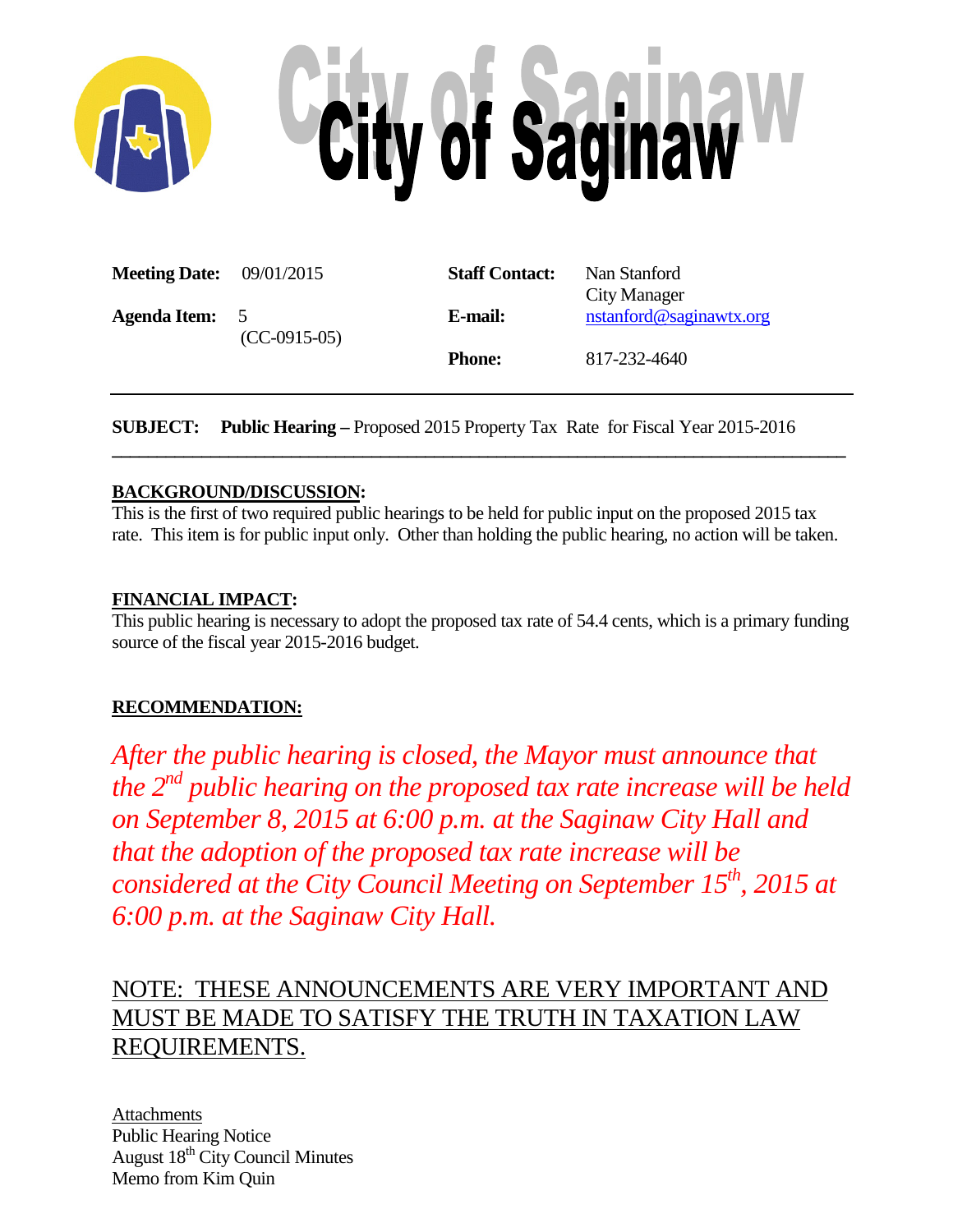# **NOTICE OF 2015 TAX YEAR PROPOSED PROPERTY TAX RATE FOR SAGINAW**

A tax rate of \$0.544000 per \$100 valuation has been proposed for adoption by the governing body of Saginaw. This rate exceeds the lower of the effective or rollback tax rate, and state law requires that two public hearings be held by the governing body before adopting the proposed tax rate.

| PROPOSED TAX RATE         | \$0.544000 per \$100 |
|---------------------------|----------------------|
| PRECEDING YEAR'S TAX RATE | \$0.510000 per \$100 |
| <b>EFFECTIVE TAX RATE</b> | \$0.499468 per \$100 |
| <b>ROLLBACK TAX RATE</b>  | \$0.575159 per \$100 |

The effective tax rate is the total tax rate needed to raise the same amount of property tax revenue for Saginaw from the same properties in both the 2014 tax year and the 2015 tax year.

The rollback tax rate is the highest tax rate that Saginaw may adopt before voters are entitled to petition for an election to limit the rate that may be approved to the rollback rate.

### YOUR TAXES OWED UNDER ANY OF THE ABOVE RATES CAN BE CALCULATED AS FOLLOWS:

### property tax amount= (rate) x (taxable value of your property)/100

For assistance or detailed information about tax calculations, please contact:

City of Saginaw Assistant Finance Director 333 W. McLeroy Blvd. 817-230-0332 kquin@saginawtx.org ci.saginaw.tx.us

You are urged to attend and express your views at the following public hearings on the proposed tax rate:

First Hearing: September 1, 2015 at 6:00 PM at Saginaw City Hall, 333 W McLeroy Blvd..

Second Hearing: September 8, 2015 at 6:00 PM at Saginaw City Hall, 333 W McLeroy Blvd..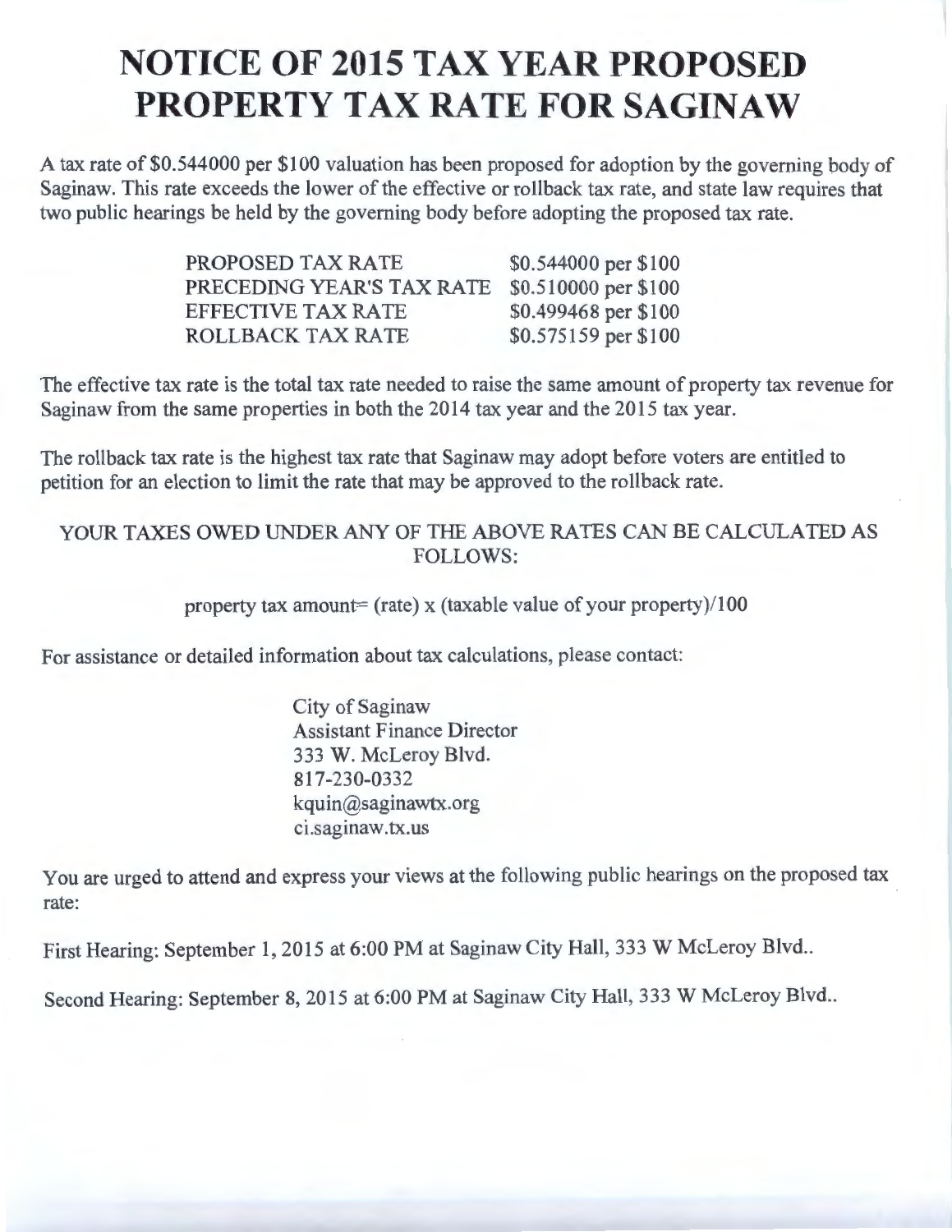#### (11) CC-0815-13

Presentation of Effective Tax Rate and Action to Place Adoption of Proposed Tax Rate on September 15, 2015 Agenda and Schedule Public Hearings on September 1, 2015 and September 8, 2015 for the Proposed Tax Rate

City Manager Stanford explained that the effective tax rate is .499468 and the roll back rate is .575159. The current tax rate is .51. She stated that State Law requires certain Truth-in-Taxation procedures that must be followed if the Council increases the tax rate above the effective rate or rollback rate, whichever is lower. The proposed 2015 tax rate is .544000. Therefore the Council must take action to place the adoption of the tax rate on the September 15, 2015 agenda, and schedule two public hearings on the proposed tax rate (September  $1<sup>st</sup>$  and September  $8<sup>m</sup>$ ).

Motion was made by Mayor Pro-Tem Flory with a second by Councilmember Farr to place the adoption of the proposed tax rate of .544000 which is an increase of 8.92% above the effective rate on the September 15<sup>th</sup> agenda and schedule two public hearings on September 1<sup>st</sup> and September 8<sup>th</sup> for the proposed tax rate increase. Motion carried unanimously. 7-0-0-0

| For:     | Mayor Brinkley, Mayor Pro-Tem Flory, Councilmembers Farr, Flippo,<br>Tankersley, Barngrover, and Nethery |  |  |  |
|----------|----------------------------------------------------------------------------------------------------------|--|--|--|
| Against: | None                                                                                                     |  |  |  |
| Abstain: | None                                                                                                     |  |  |  |
| Absent:  | None                                                                                                     |  |  |  |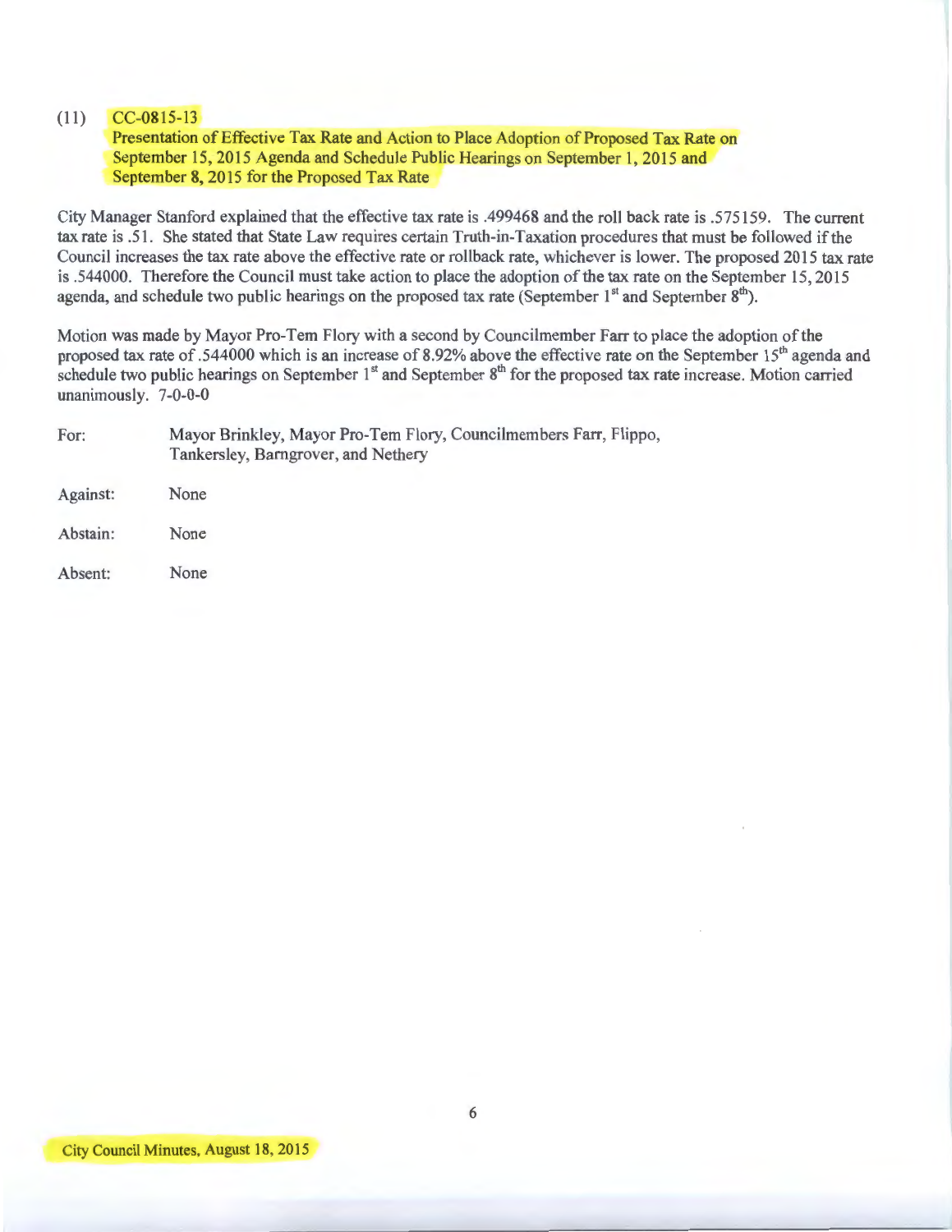

**City of Saginaw** 

333 West McLeroy P.O. Box 79070 Saginaw, Texas 76179 817-232-4640 Fax 817-232-4644 www.ci.saginaw.tx.us

## **MEMORANDUM**

**DATE:** August 10, 2015

**TO:** Nan Stanford, City Manager Dolph Johnson, Assistant City Manager/Finance Director

**FROM:** Kim Quin, Assistant Finance Director/Budget Analyst

CC: Janice England, City Secretary

**SUBJECT:** City Council actions required to adopt the FY15/16 tax rate and budget

Attached is the Notice of Proposed Property Tax Rate that is required by state law and must be published in the Star Telegram and posted on the City's website before Tuesday, September 1, 2015.

The effective tax rate is .499468 and the rollback tax rate is .575159. The proposed 2015 tax rate is .544000. State law requires certain Truth-In-Taxation procedures must be followed if the City increases the tax rate above the effective tax rate or the rollback tax rate, whichever is lower. The proposed tax rate is 8.92% higher than the effective tax rate and will generate 9.9% more tax revenues than last year.

Therefore, if the City Council plans to adopt the proposed tax rate of .544000 and FY15/16 budget, the Truth-In-Taxation requirements are triggered and the following procedures must be followed:

- File a copy of the FY15/16 Proposed Budget with the City Secretary and post to the City website by August 21<sup>st</sup>.
- At the August  $18^{th}$  City Council Meeting, the Council must vote to consider a tax rate of .544000 which is an increase of 8.92% above the effective tax rate. A motion must be made to propose that the Council place on the September 15<sup>th</sup> agenda the adoption of the proposed tax rate and schedule two public hearings, September  $1<sup>st</sup>$  and September  $8<sup>th</sup>$ , on the proposal for increasing the tax rate.
- At the September 1<sup>st</sup> Council Meeting, the City Council will hold the first public hearing on the tax rate increase. The City Council will not take any action on the tax rate at this meeting, but will hear any public comments about the proposed tax rate. After the end of the Public Hearing, the City Council must announce the date, time, and location at which they will vote on the t rate.